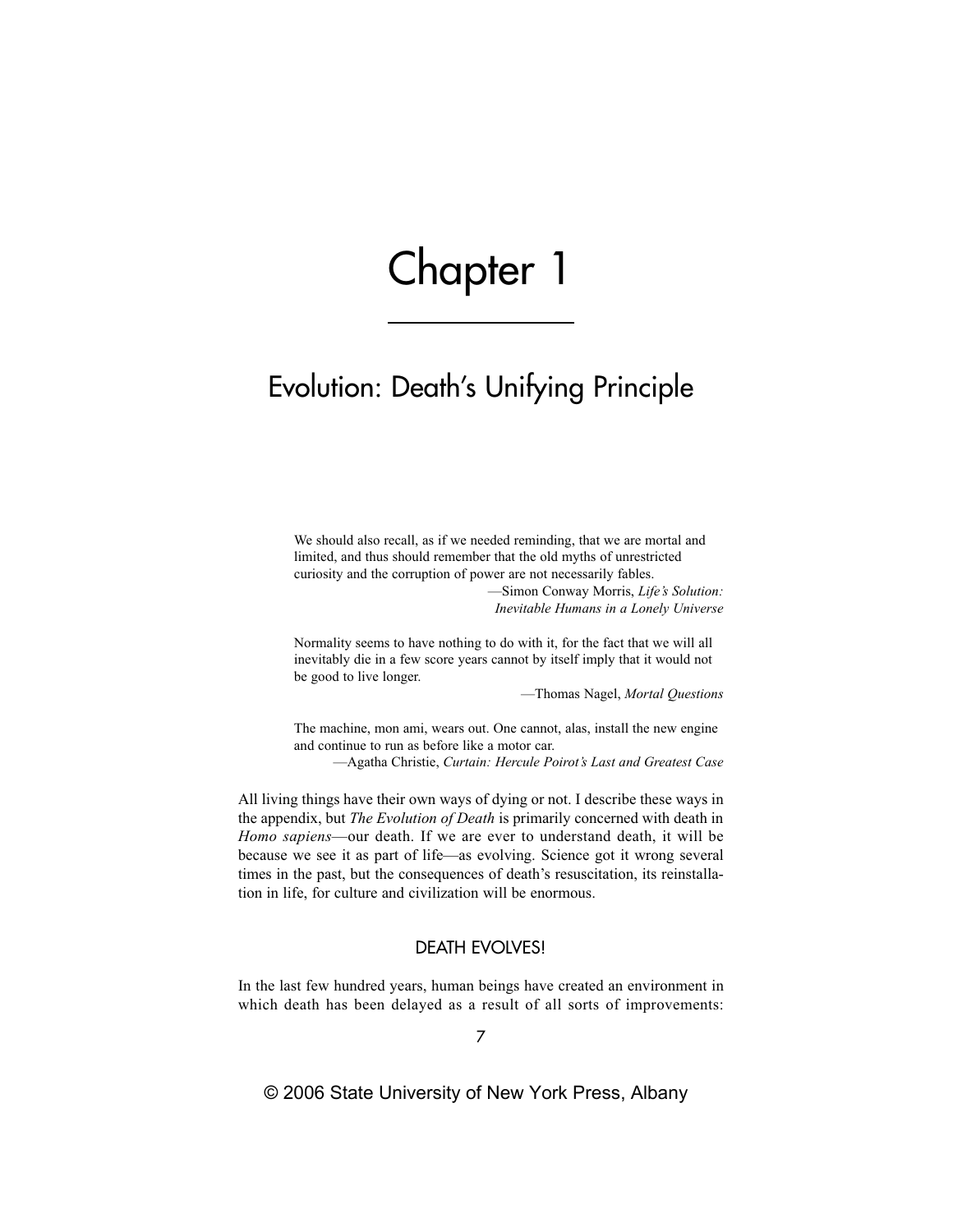sanitation, nutrition, medicine, and so on. Those who most profited from these changes have lived to tell the tale. And their survival and reproduction has shaped the evolution of our death. Consequently, individuals remain young longer and delay aging to their later years. Indeed, so-called natural or age-dependent human death now comes later than at any time in the past.

One struggles vainly to isolate a single cause of death's evolution. For example, levels of dietary sodium and genes both influence each of the agerelated biological measures of declining cardiac function, including heart rate, blood pressure, and arterial stiffness. Effects of environmental and genetic factors on aging, dying, and death may be indistinguishable, and particular environments seem to produce phenocopies (that is, environmentally induced mimics of mutations). For example, in model systems, the effects of caloric restriction on enhancing longevity are identical to single gene mutations that increase life span from 30 percent to a doubling or more.<sup>1</sup> The environmental effect set off by reducing the number of calories in the diet converges with the effect of genes encoding members of the insulin-like glucose-metabolism pathway. Like life, death is a facet of underlying continuity, endlessly moving and evolving.

The scale of death's recent evolution is also difficult to grasp, and accepting it may require a thorough reorientation toward life. Instead of imagining death as the antithesis of life, death must be appreciated as an evolving part of life and an adaptation to life. Life must also be seen differently, namely, as incorporating the various aspects of death, such as exchange, feedback, turnover, and regulation. Indeed, death's major features, it turns out, create life as we know it, and even make life possible!

One might think, naively, isn't it ironic that death has evolved toward the accumulation of resources, the prolongation of youth, and the extension of life in succeeding generations? But the irony disappears upon reflection. When we die of old age, it is not because we have failed prematurely to utilize our inborn resources. Those resources—in particular, our stem cells—are invested throughout our lifetime. We die because these resources are exhausted. We die because hardly anything remains (for example, of our stem-cell populations) capable of supporting further life. But the downstream movement of death is a direct consequence of our upstream addition of resources that prolong youthfulness and hence life. In the future, as long as we continue to shape our ecological niche toward longevity, human beings will be born with greater and greater resources and hence increased longevity. It is widely acknowledged that human beings are generally living longer today than ever before, but death will continue to optimize, and as it approaches its apotheosis, death will all but disappear!

Chance, of course, also enters the equation of life, $2$  in the sense of reactions that are probabilistic as opposed to deterministic, and constraints on intrinsically stochastic fluctuation and feedback rather than mere alternate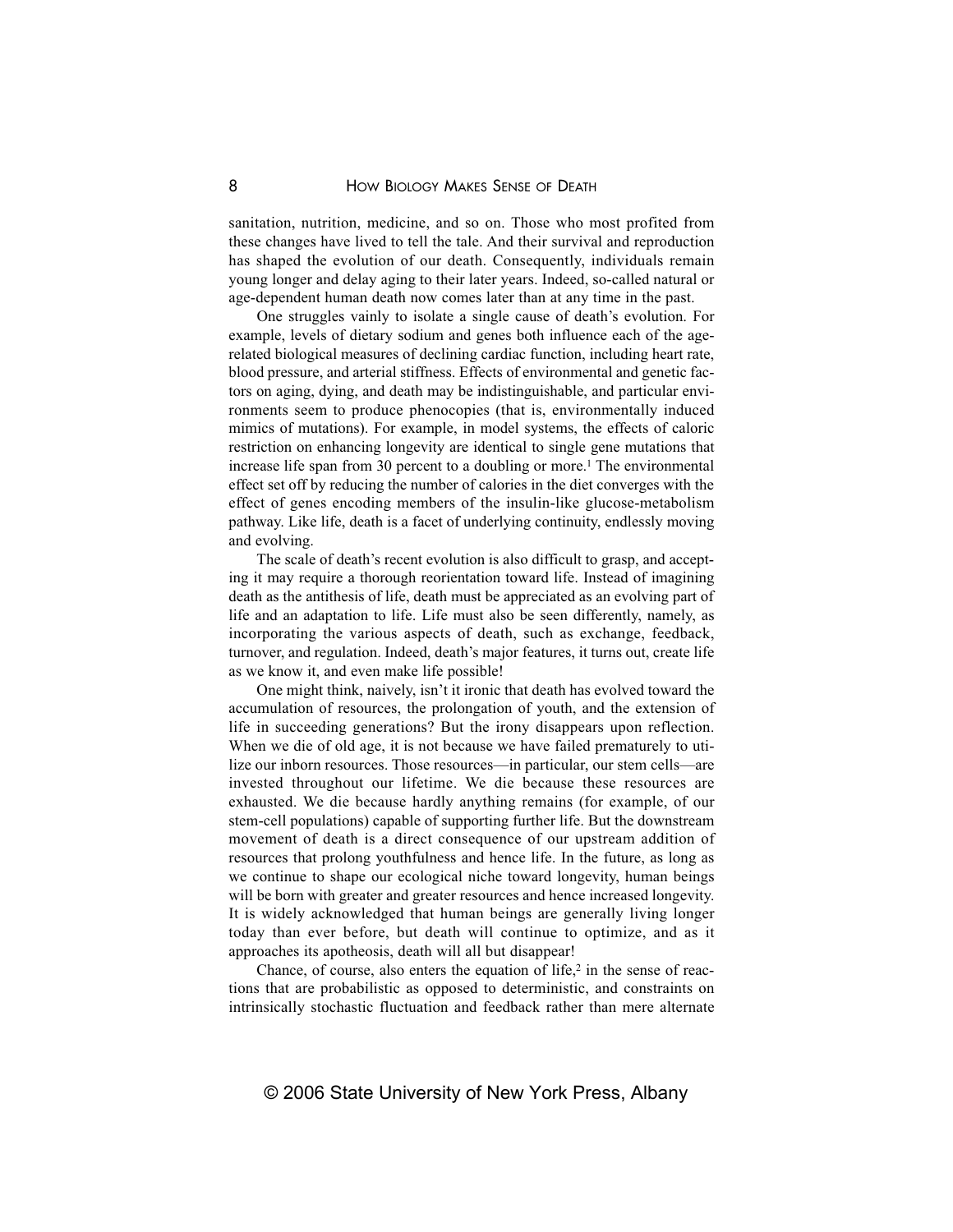pathways and unspecified ranges of variation. Hence chance, along with the environment and genes, enters equations for the accumulation and availability of resources, accounting for the variability of life span.

Thus, death is a part of life. Death evolves when living things accumulate resources, when genes and other hereditary influences provide the pathways that make those resources available, the environment makes them accessible, and chance decides whether or not a resource will be there when needed. Death is subject to natural selection, changing over generations under the auspices of contingency and opportunity. By coming later in life, after the exhaustion of resources, death exhibits the exquisite integration of structure and function peculiar to life. And, hence, death is adaptive. Through its evolution, death increases fitness, emerging from and enhancing reproduction, like other aspects of life. Indeed, we still die, but evolution has made death operate more efficiently and economically than at any time in the past—and death is still evolving.

# FALSE CLUES: WHERE SCIENCE GOT IT WRONG

Scientists function to provide worldly solutions to problems and favor numbers and equations over mere words. And scientists are supposed to be sufficiently disinterested when it comes to death to perform their function.

The Nobel Prize–winning zoologist/immunologist and author, Peter Medawar, for example, had no truck with terms pirated from the vernacular, insisting instead on a working understanding. From his vantage point, the terms "life" and "death" "used in scientific contexts [were] far removed from those [contexts] that might arise in common speech . . . [such as] whether the condition of the possible [organ] donor is reversible or not."3 But even scientists willing to take on eternal verities frame aging, dying, and death within a canonical mold: we die because living things have always died.4 Thus, we die at the behest of statistics, of a species' finite life span, of killer genes, killer environments, or entropy and the laws of thermodynamics. But do we?

Chapter 1 examines the objectivity of these scientific truths. Several questions are raised in the form of "Do we die at the whim (command, behest) of . . . ?" But to all these questions, the answer is resolutely no. The rejection of these "objective" possibilities ultimately places death on its one firm basis, namely, life.

# DO WE DIE AT THE WHIM OF STATISTICS?

Thomas Robert Malthus (1766–1834) should be credited with making an early effort to put a scientific face on the statistics of death. His 1798 *An Essay on*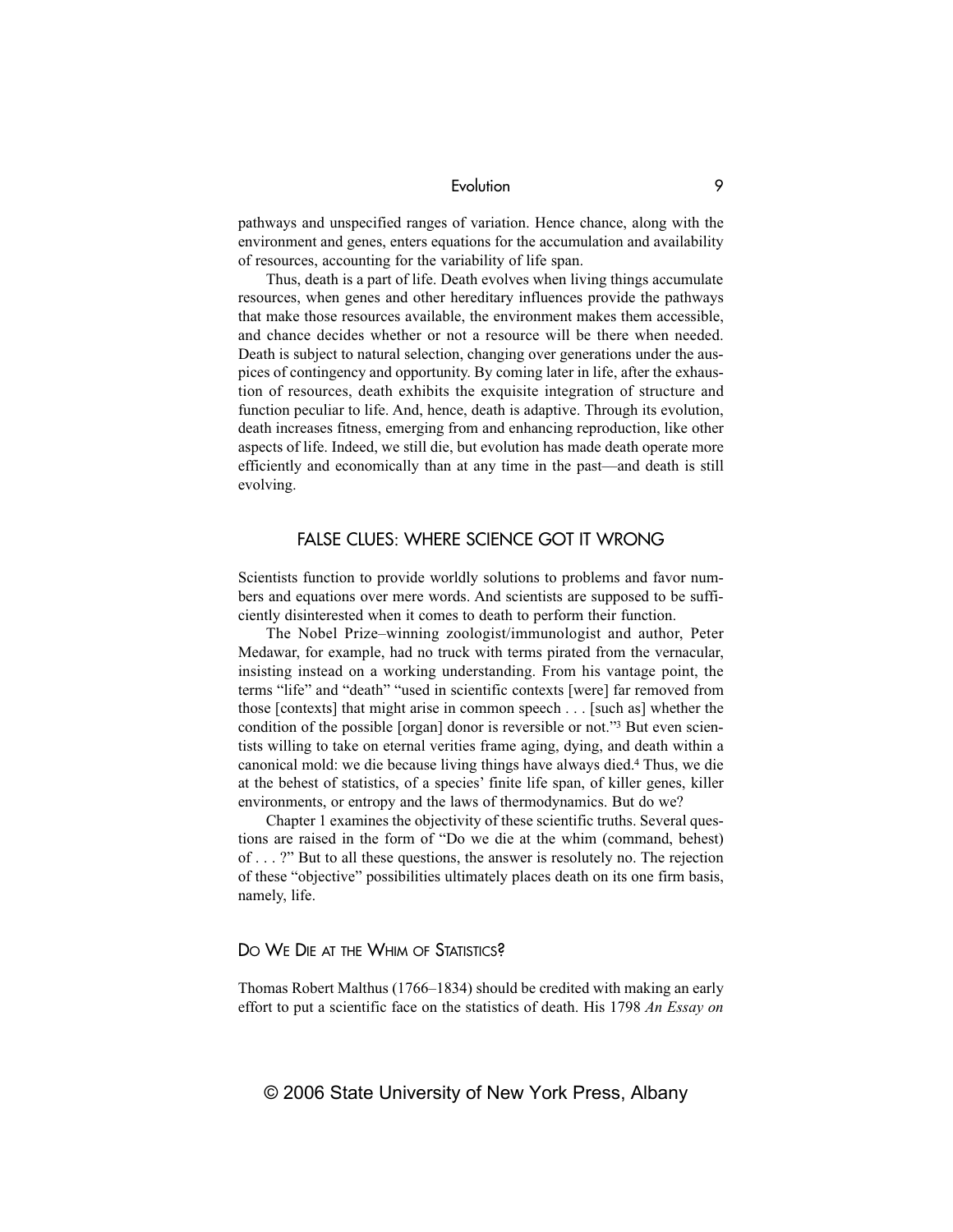*the Principle of Population* (largely a polemic on the necessity for appropriation and uneven distribution of wealth, a diatribe against Mr. Pitt's Poor Laws, the parish system, and enclosure of the commons, and a mocking critique of notions of physical immortality) argued "that the power of population is indefinitely greater than the power in the earth to produce subsistence for man," and "in no state that we have yet known has the power of population been left to exert itself with perfect freedom."5 Therefore, populations are held in check, frequently, but not necessarily, at their subsistence level. According to Malthus, human populations are constrained both positively (preventively), for example, by marriage, virtue, and other moral constraints, and negatively (destructively), for example, by contraception, abortion ("improper arts to conceal"6), and premature death. Specifically, the "lower classes . . . suffer from the want of proper and sufficient food, from hard labour and unwholesome habitations . . . [to which] may be added vicious customs with respect to women, great cities, unwholesome manufactures, luxury, pestilence, and war."7 Later, in *A Summary View of the Principle of Population,* Malthus added to the list of negatives the "whole train of common diseases and epidemics . . . infanticide, plague and famine."8

Charles Robert Darwin (1809–1882) "happened to read for amusement Malthus on *Population,* and being well prepared to appreciate the struggle for existence which everywhere goes on . . . [was] at once struck . . . that under these circumstances favourable variation would tend to be preserved, and unfavourable ones to be destroyed."9 Alfred Russel Wallace (1823–1913), the "other" discoverer of natural selection, admits to a similar "coincidence."10 But candor aside, Darwin and Wallace were compelled to acknowledge their debt to Malthus if only because his pamphlet was widely read. His doctrine might also have been broadly accepted in Britain, if not elsewhere, as Daniel Todes points out: "[I]t would not be surprising if Darwin's contemporaries, especially those outside of the British cultural context, associated his struggle for existence with specifically British, bourgeois, or Malthusian values."11

Of course, Darwin and Wallace were less interested in what kept populations in check than in what unleashed the origin of new species. Thus, Darwinism took Malthus's notion of negative checks onestep further, implying that some organisms were selectively squeezed out or killed while others survived because of their advantageous morphology. Pasted together, Malthusian constraints and Darwinian selection became, in essence, a theory of death creating room at the top, or space for the evolution of improved species. But is this synthesis incontrovertible?

Were death to serve the evolutionary function of creating wiggle room for favorable variants, aging and dying would be especially advantageous in species confronting complex and changing environments simply because the survival of these species might depend on variant organisms that happen to be better adapted to new circumstance than run-of-the-mill organisms. Indeed,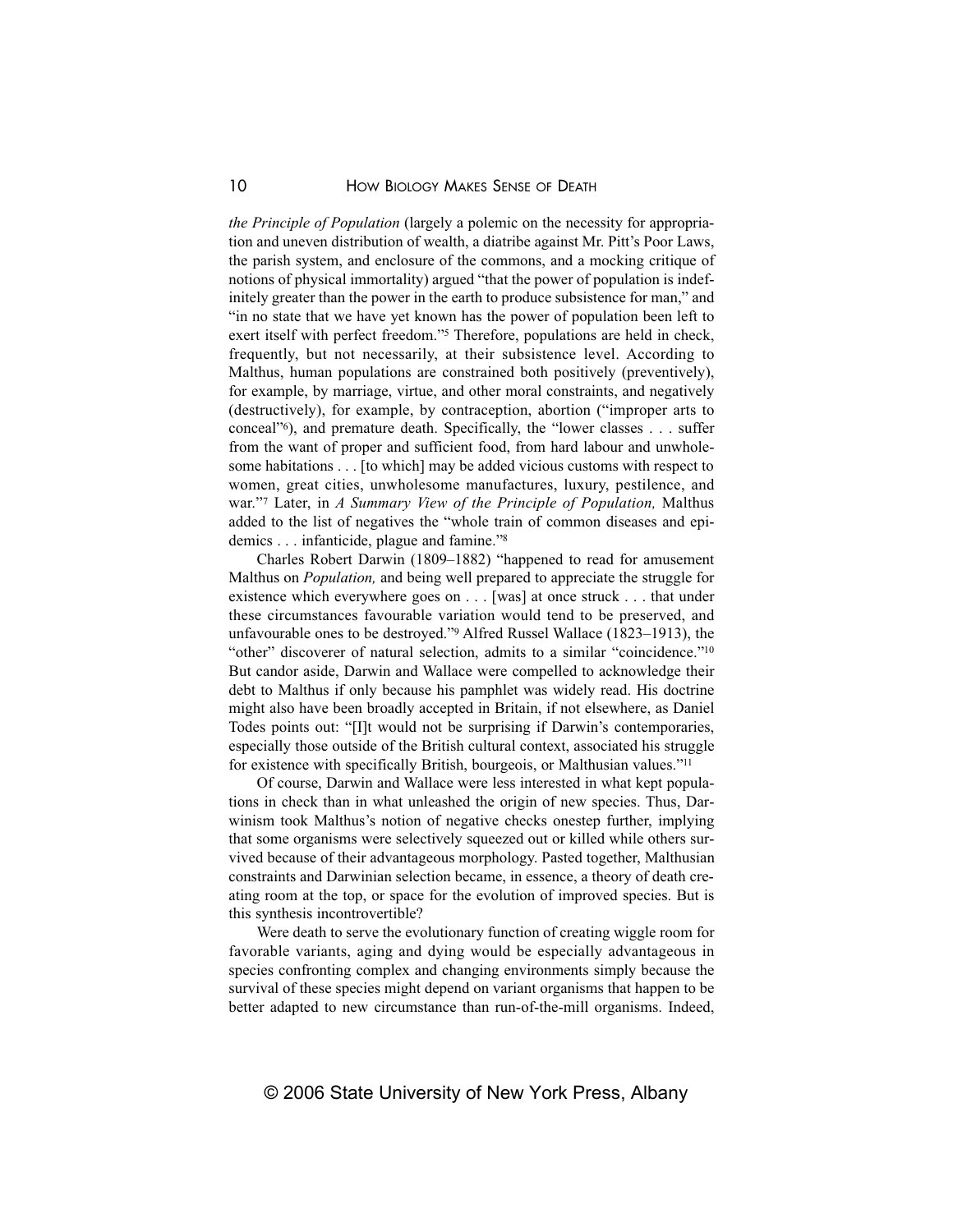sexual reproduction itself seems specialized for producing new varieties of organisms, since sex promotes the mixing of genes as a result of (1) recombination between homologous chromosomes, (2) reshuffling originally maternal and paternal chromosomes during the formation of sex or germ cells, and (3) randomly combining germ cells during fertilization. But reshuffling is at least as likely to destroy favorable combinations of genes as to promote fitness interactions, and the results of recombination in the HIV-1 retrovirus, where recombination is frequent, "challenge hypotheses about the evolution of recombination,"12 suggesting instead that recombination (or template switching) functions in the repair of single strand breaks. Recombination, thus, may be a consequence of and not the cause of evolution.

A second problem is that Darwinian evolution by natural selection requires a reproductive advantage for the individual being selected, and genes promoting the death of the individual would not seem to promote the individual's reproduction, especially if death came before reproduction! Even selfish genes do not bite the hand that passes them to the next generation.

Ultimately, the notion of death offering an advantage founders on the rocks of the fossil record. In fact, there isn't any—or perhaps just very little room at the top! While human history may well be a tale written by victors, evolutionary scenarios deciphered from the fossil record are tales written by surviving remnants—castaways, outcasts, refugees, and emigrants—left in the wake of cataclysms or isolating processes.

It is not death, after all, that makes way for variation, but changed ecological circumstance that gives existing variants a chance to emerge. Historically, the species that has been most successful in one era (has cornered the market or found an evolutionarily stable strategy) is a dead end in the next era. Such species are more likely to be too specialized to adapt to new circumstance, even with all their variants thrown into the mix. On the other hand, a peripheral and generalized species, possibly highly dispersed as well, is the one likely to evolve and give rise to new species when the environment changes—for example, mammals as opposed to dinosaurs beyond the Cretaceous-Tertiary boundary.

Ultimately, the tree of life would seem to grow by Lenin's rule of revolutions: one step forward for two steps back. Death may clean up the detritus of history, but it does not advance history. One does not die at the behest of population dynamics, and death is not adapted to making room at the top.13

### DO SPECIES HAVE A FINITE LIFE SPAN?

For us, a life span—the interval between fertilization and death—is frequently confused with a lifetime—the interval between birth and death. Be that as it may, the question here is whether an average or even a maximum lifetime is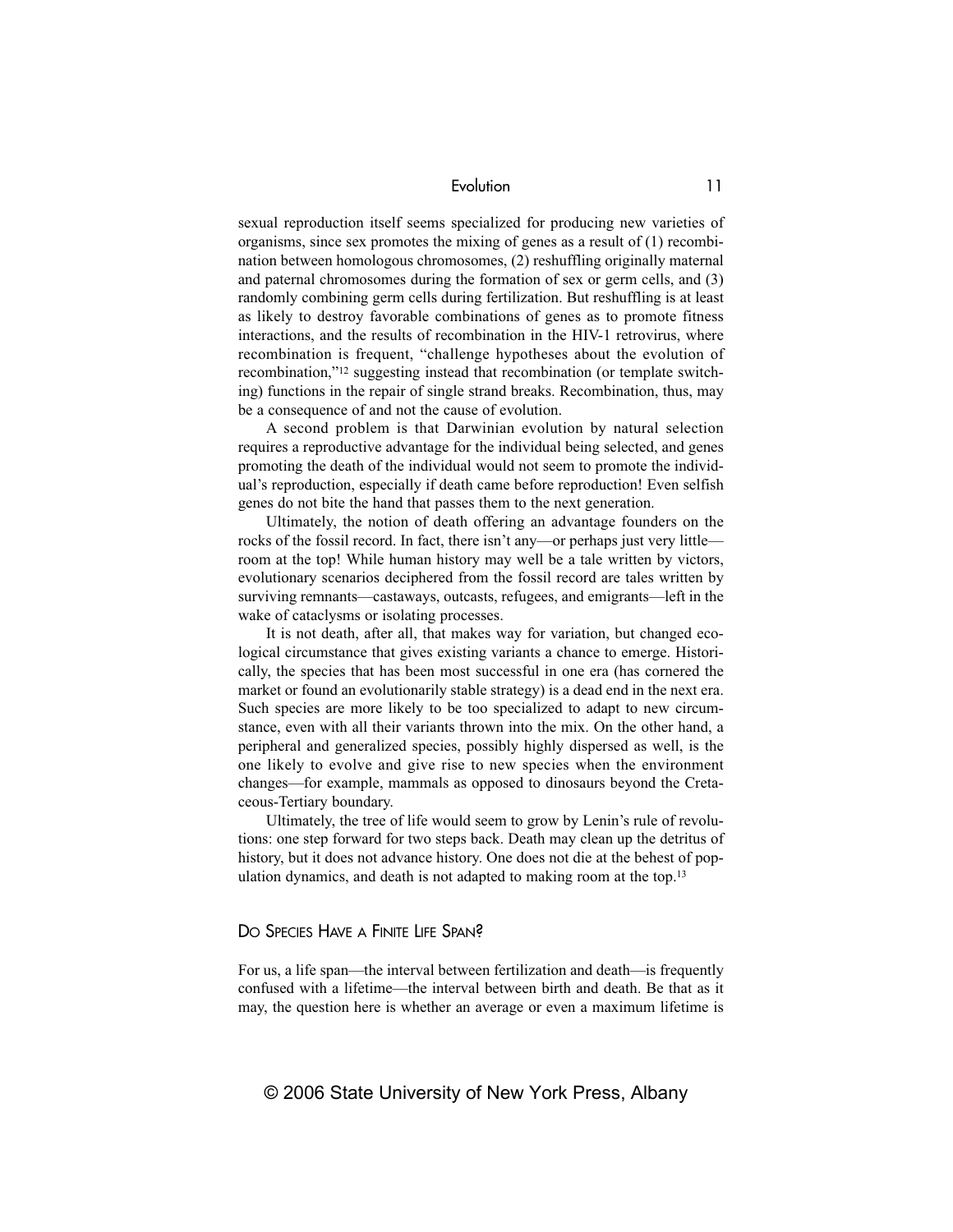determined in our species. In other words, is life span or lifetime a species-specific characteristic or merely a circumstantial characteristic, possibly speciestypical but without any causal connotation of built-in limit?

Life spans are described in several ways (mean, median, mode, etc.) and are visualized in different ways. For present purposes, the most convenient way of illustrating life spans is as survivorship distributions, the rate at which a cohort (all the organisms starting their life span at the same time) dies out. Survivorship curves demonstrate the totally different ways cohorts of different species die out while living in their different environments and making their living in different ways.

The conjunction of the surviving number of organisms in a cohort (along the Y axis) and the period of time (along the X axis) until the last member of the cohort is dead is plotted in a survivorship distribution. In the distributions shown in figure 1.1, the time axis is calibrated in fractions of a life span (centiles or hundredths of a lifetime) in order to facilitate comparisons between species with differing life spans.

The three species with survivorship distributions plotted here are *Homo sapiens,* represented by a 1910 cohort of white males (open squares), a ubiquitous, microscopic rotifer, *Proales decipiens* (closed triangles), and the fruit fly *Drosophila* (closed diamonds) captured in the wild.14 The distributions illustrate how death erodes each cohort under natural conditions (as opposed to the artificial and virtually sterile conditions of the laboratory).15

Each of the three distributions has an inverted S shape, beginning and ending with more nearly flat portions connected by a smoothly curving diagonal portion. The flattened portions at the beginning indicate how long members of a cohort live before death begins to take its toll, while the flattened portions at the end indicate how long members of a cohort live before death completes its job in old age. The curvature in the middle portions is a function of how rapidly death descends upon the cohort between an initial delay and a late deceleration.

Were species-determination to play no part in influencing individuals' life span and were death entirely a random event, the survivorship distribution would fall off at a constant rate throughout the distribution. Alternatively, were species-determination the sole influence on individuals' life spans, the survivorship distribution would be maximal and level at first, and then would drop precipitously down to zero at the age when individuals reach their species-specific life span. Of course, in a state of nature, or even in a laboratory, organisms may die from vague causes that distort a distribution, including statistical error in collecting data and random deviation from the ideal. These nebulous causes must be accepted without clouding a view of the principal causes of death.

The curve for wild *Drosophila* comes nearest the prediction for death as a function of random accident with constant probability, but even this curve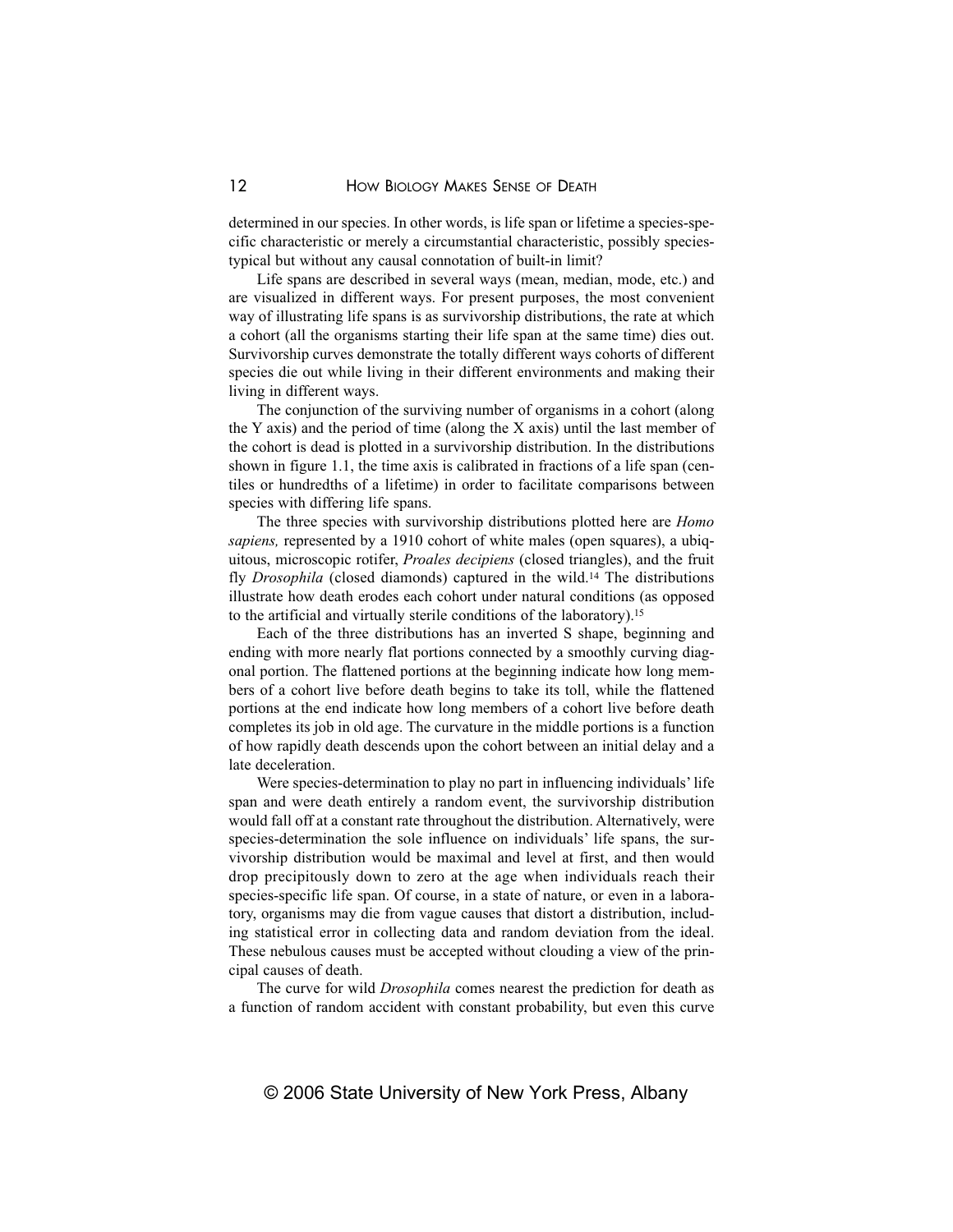

FIGURE 1.1. Survivorship distributions for comparable life spans. (Curves

bends slightly at the beginning and levels off conspicuously as the cohort's membership approaches zero. *Drosophila* raised under laboratory conditions produce survivorship distributions virtually identical to those shown here for human beings, suggesting that animals in nature suffer from a number of diseases that are not present under conditions of domestication.

In contrast to the *Drosophila* distribution, the distribution for the survival of the tiny rotifer, *Proales,* comes nearest the prediction for death as a function of a species' life-limit, proceeding nearly horizontally at first before dropping off dramatically. The survivorship distribution for *Homo sapiens* is intermediate: somewhat flat at the beginning before dipping and flattening at the end as the death rate slows.

Thus, while random accidents may play a nearly constant role in killing off *Drosophila* in the wild during most of their lifetime, accidents play a minor role in killing off *Proales* and an intermediate role in killing off *Homo sapiens.* On the other hand, the life span of *Proales* would seem very much more biologically determined than the life spans of *Drosophila* and *Homo sapiens.* The tiny rotifer would seem, somehow, to die on a schedule, with the absolute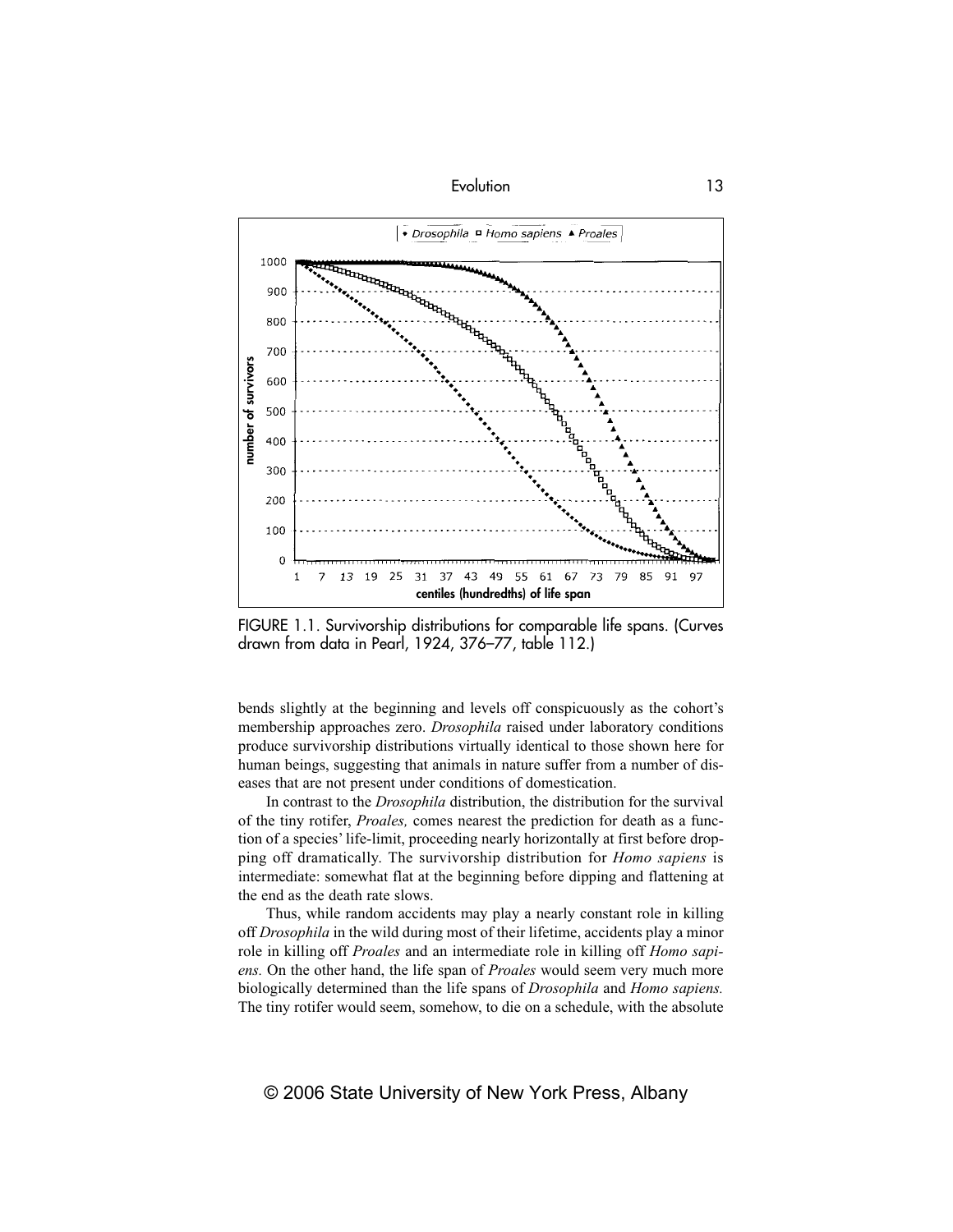duration of its life span (that is, its life-limit) strongly determined. The duration of a life span in *Homo sapiens* would seem less biologically determined than *Proales* and that of *Drosophila* would seem least determined of the three.

Of course, biological determination is influenced by many things, from genetics to epigenetics, from nuclear genes to environmental effects, and one must always bear alternatives in mind, as well as their possible interactions, when speculating on biological determination. But, mutations altering life span–determination in the three species would be expected to alter the survivorship distributions differently to the degree that genes alone influence biological determination. Thus, in the case of *Proales,* mutations affecting the life span might delay the onset of death, thereby extending the interval of life. In *Drosophila,* mutations affecting the lifetime might create more resistance to disease, pushing the survivorship curve upward (rounding the straight line).<sup>16</sup> In *Homo sapiens,* different mutations affecting the lifetime might change both parameters: push the survivorship curve upward and extend its limit.

Actually, selection for eggs, but not mutants as such, of young rotifers extends life span,<sup>17</sup> and gerontologist Caleb Finch suggests that rotifers "give a model for the relationship between specific cytoplasmic determinants during oogenesis and the epigenetic control of senescence."18 On the other hand, mutations, rather than epigenetic controls, would seem to be involved in the lengthening of lifetime in the roundworm, *Caenorhabditis elegans*, when too much of the protein Sir2 (silent information regulator 2) is produced in mutants.19 The evidence in *Drosophila* and mice is, however, ambiguous, since the lengthening of lifetime in fruit flies may be spontaneously reversed, possibly by affecting development, and, in mammals, genes affecting life span also influence growth and cause cardiopulmonary lesions as much as influence aging.20 The effects of mutants on the average human life span are simply uncertain, and gerontologists Leonid Gavrilov and Natalia Gavrilova warn that "the age-dependent component of mortality . . . is historically stable."21

The species-specificity of biological "destiny," thus, would seem to work differently in *Homo, Proales*, and *Drosophila.* These organisms evolved under different circumstances and with different histories, producing different overall strategies for life, for survival, reproduction, and death. If one ignores for the moment all the complexity that goes into evolution, notably fecundity, the rotifer would seem narrowly determined to get it over with, while the fruit fly takes its chances, and the human being hedges its bets.

In effect, genetic, epigenetic, and environmental effects all come to bear on biological determination and one cannot exclude any of these influences. One could do little to effect change in the rotifer's lifetime without changing its species-specific biological determinants (whether genetic or epigenetic); the fruit fly's lifetime could be changed most rapidly by changing its environmental exposure or its intrinsic fragility (that is, eliminating the kinds of events that kill it or render it vulnerable to these events); the human being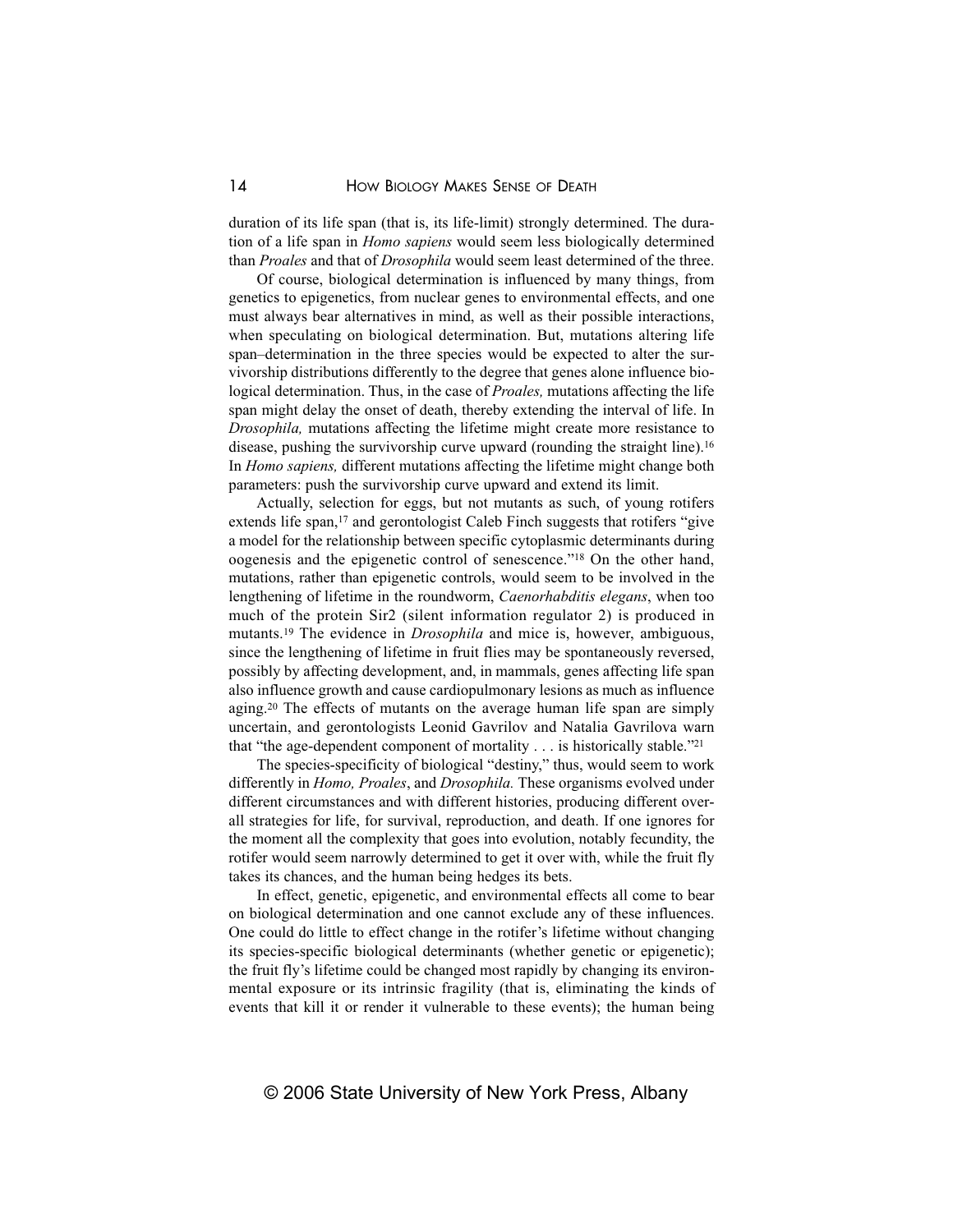would fall somewhere between, subject to both rapid change due to local circumstance and long-range change due to changing its biological nature genetically or epigenetically. In any event, unlike *Proales,* our species-specific determinants are not our main executioner. The life span of *Homo sapiens* may, indeed, be species-typical (or what are statistics for?), but neither an average nor a maximum would seem species-determined.

# DO WE DIE AT THE COMMAND OF KILLER GENES?

Ever since 1953 when James Watson and Francis Crick succeeded in reducing genetic continuity in deoxyribonucleic acid—better known as DNA—to the simple game of matching base pairs (adenine [A] to thymine [T] and cytosine [C] to guanine [G] or  $A \rightarrow T$ ;  $C \rightarrow G$ ), genetics has dominated the life sciences. Indeed, reducing biological complexity to its genetic components is the predominant objective, if not the only objective, of most research in the life sciences and the *raison d'être* of the multinational, multibillion–dollar Human Genome Project.

But genes are not the only things that influence heredity. We are constantly learning about other influences, from mitochondria to DNA methylation, all of which fall vaguely and loosely under the umbrella of *epigenetic controls,* reprogramming or specific changes to the *epigenome.* Indeed, in addition to "the major type of DNA modification . . . [via] the methylation at cytosines, there are multiple modifications associated with chromatin . . . [in which] hereditability has been demonstrated only in rare cases."22 Gerontology is, however, so deeply imbued with biology's genetic paradigm that virtually any other approach to solving the problems of aging, dying, and death is rejected and tarred with the brush of holism (antireductionism) if not vitalism.

What is it, then, that genes could do to influence our life span, our aging, our dying, and our death? In general, genes work through their products, frequently ribonucleic acid (RNA) and hence proteins. Even the most far-reaching genes, those that determine hereditary traits, have their most immediate effects within the cells that produce the gene's coded RNA and resulting protein. In turn, the products of cells operate on tissues, organs, and organ systems by interactions, through induction and transduction pathways. The products of genes may operate at one stage of development or throughout the course of a lifetime, in everyday upkeep, and/or in response to challenges. But in every case, genes are thought to exert their influence through some effect on cells or their products, and cells then mediate the indirect effects of genes.

How, then, could genes intervene in life spans and cause aging, dying, and death? Ordinarily, cells in many tissues throughout the body undergo turnover: differentiated cells die and are replaced by new cells. At one time, one would have said that the cells die in the course of differentiation, for example, in the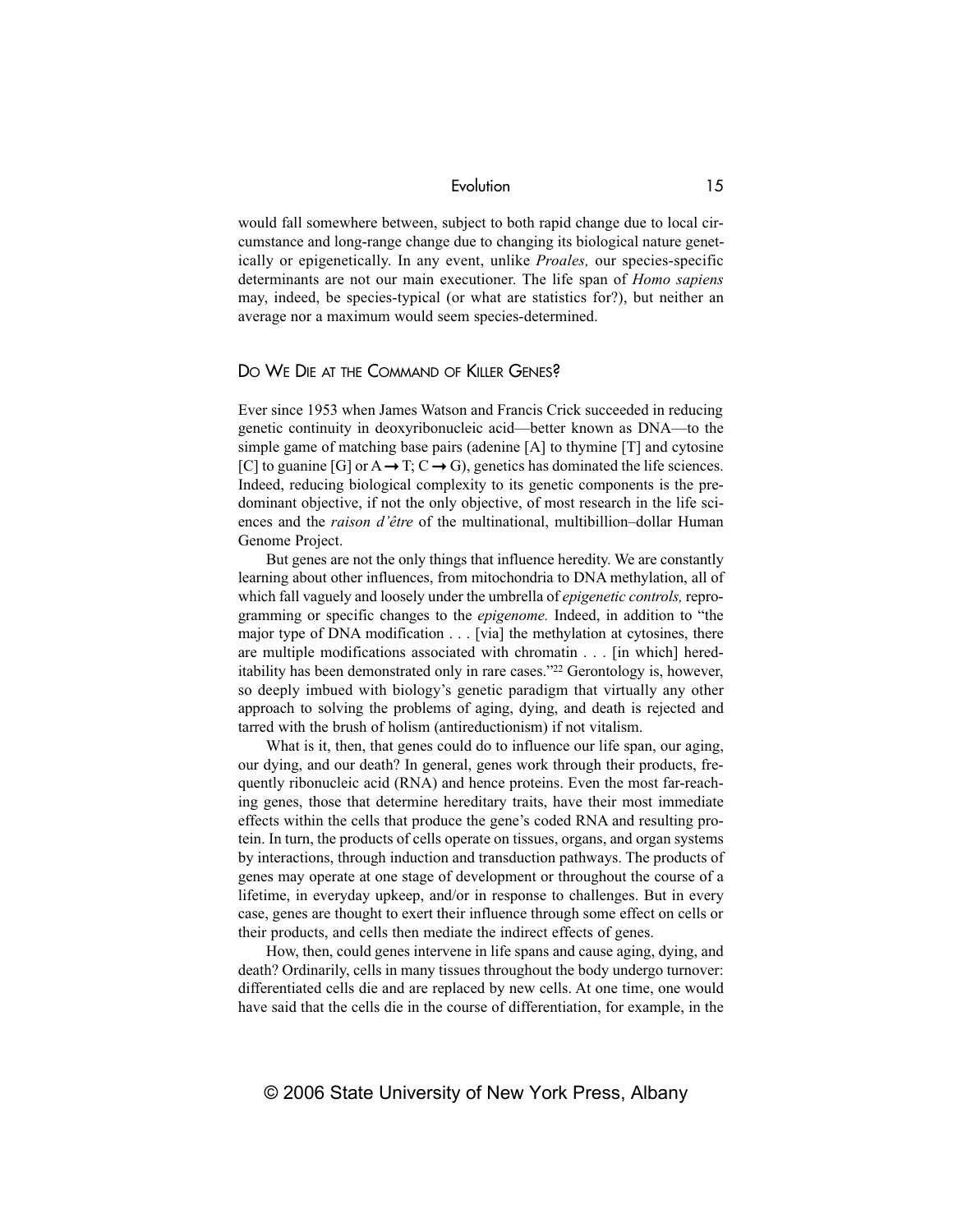case of the keratinizing epidermis, but today, cells are said to die through programmed cell death (PCD) involving one or another mechanism: apoptosis, in which single cells die and are digested by so-called macrophages; and autophagia, in which groups of cells dissolve or harden (i.e., tan) under the influence of their own lytic enzymes or denaturing mechanisms. Specifically, genes said to be involved in aging are widely thought to operate through cumulative effects on cell loss over time, especially cell loss implicated in disease (for example, neurodegeneration, retinal degeneration, cardiovascular disease) and increased frailty or vulnerability to a variety of diseases.23 On the other hand, genes said to be involved in life's prolongation are thought to operate by attenuating the loss of cells. Thus, for example, "long-lived genetic mutants such as the p66<sup>sch</sup> knockout mouse are typically less prone to stressinduced apoptosis [than normal mice]."24

# Aging, Dying, and Death Genes

The possibility of genes governing aging, dying, and death has a number of permutations. There would seem to be no end of genes that influence life span.25 The gerontologist Tom Kirkwood has proposed, under the title of the "disposable soma" hypothesis, that organisms, especially long-lived, complex organisms, employ considerable numbers of genes in regulative roles supporting growth, development, and maintenance. Aging results from the accumulation of irreparable defects in these genes and hence in the failure of cells to maintain and repair the soma (body) in the wake of stress and environmental hazards.26

The authors of *Successful Aging,* John W. Rowe and Robert L. Kahn, are slightly more circumspect:

[T]he strongest influence of heredity on aging relates to genetic diseases that can shorten life, such as numerous forms of cancer and familial high cholesterol syndromes (which lead to heart disease). . . . Still, however, heredity is not as powerful a player as many assume. For all but the most strongly determined genetic diseases, such as Huntington's disease, MacArthur Studies show that the environment and lifestyle have a powerful impact on the likelihood of actually developing the disorder. . . . Genes play a key role in promoting disease, but they are certainly less than half the story.<sup>27</sup>

The bio-gerontologist Aubrey de Grey goes further: "Genes are not responsible for aging. Genes are responsible for defending us, to a greater or lesser degree depending on the species, AGAINST aging."28 Moreover, according to the gerontologists Jay Olshansky and Bruce Carnes, "[t]he requirement that death genes become activated at ages beyond the reproduc-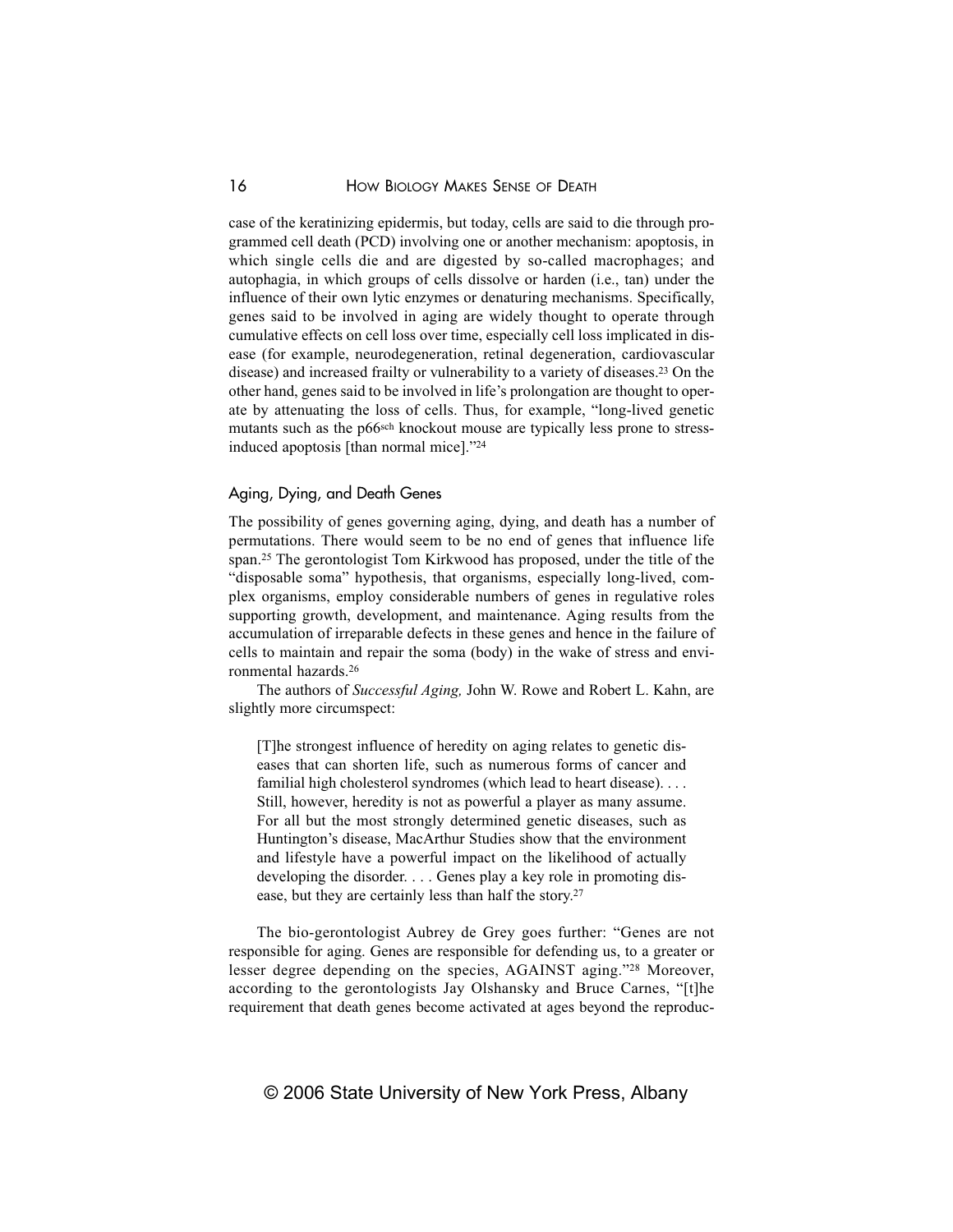tive years means that evolution could not give rise to them."29 And the science writer Stephen Hall quotes the gerontologist Leonard Hayflick, the grandparent of all cell-aging studies, as insisting that "[t]here are no genes for aging . . . I'll say that categorically, and I'll defend it despite what you have heard."30 Natalia Gavrilova and Leonid Gavrilov state equally categorically that "many of these 'self-evident' assumptions (for example, the normal life span distribution law, and the notion of an absolute limit to longevity) are simply unsound when tested . . . and an absolute upper limit to longevity appears not to exist."31

The obvious problem with genes for aging, dying, and death is that they would seem to offer no adaptive advantage to individuals possessing these genes, and, hence, would have no way of evolving into stable parts of the genome. Modern genetics may attempt to rescue death genes as hitchhikers or deceivers, but the attempts are unconvincing. Deleterious genes may get into the genome by hitchhiking—going along for the ride, so to speak—were they closely linked to adaptive genes, but no such hitchhikers are presently known. Moreover, genes getting into the genome by deception might enhance the fitness of the individual at one stage of life only to diminish fitness at another stage, but why would the same gene have opposite effects at different times of life?

The evolutionary biologist George Williams's "theory of antagonistic pleiotropy" is a theory of genetic deception. "Pleiotropy" refers to genes with more than one effect, while "antagonistic" implies that these effects are contradictory. The theory would have the pleiotropic effects occurring serially, and thus the effects follow one another. Williams suggests that a net gain in Darwinian fitness would accrue to organisms were genes with favorable effects prior to or during the reproductive period of a lifetime to have deleterious effects in the late or postreproductive period.32 Attributing opposite effects to genes for the sake of explaining aging would seem circular, but many gerontologists find the theory of antagonistic serial pleiotropy attractive and continue looking for once felicitous genes that become deleterious and cause aging, dying, and death late in life. Certainly, all of biology will take notice if these gerontologists come up with some such genes, but, at present, the search has been fruitless.

#### The Sad History of Longevity Genetics

Genetics' importance for biology begins long before Watson and Crick with the "rediscovery" of Mendel's laws of hereditary at the beginning of the twentieth century. Since then, biologists have been divided between those who attempt to analyze life as something determined by genes and those who concede that the mixture of genetic and environmental factors are inseparable.33 (Those who suggest that non-Mendelian heredity may also play a role may be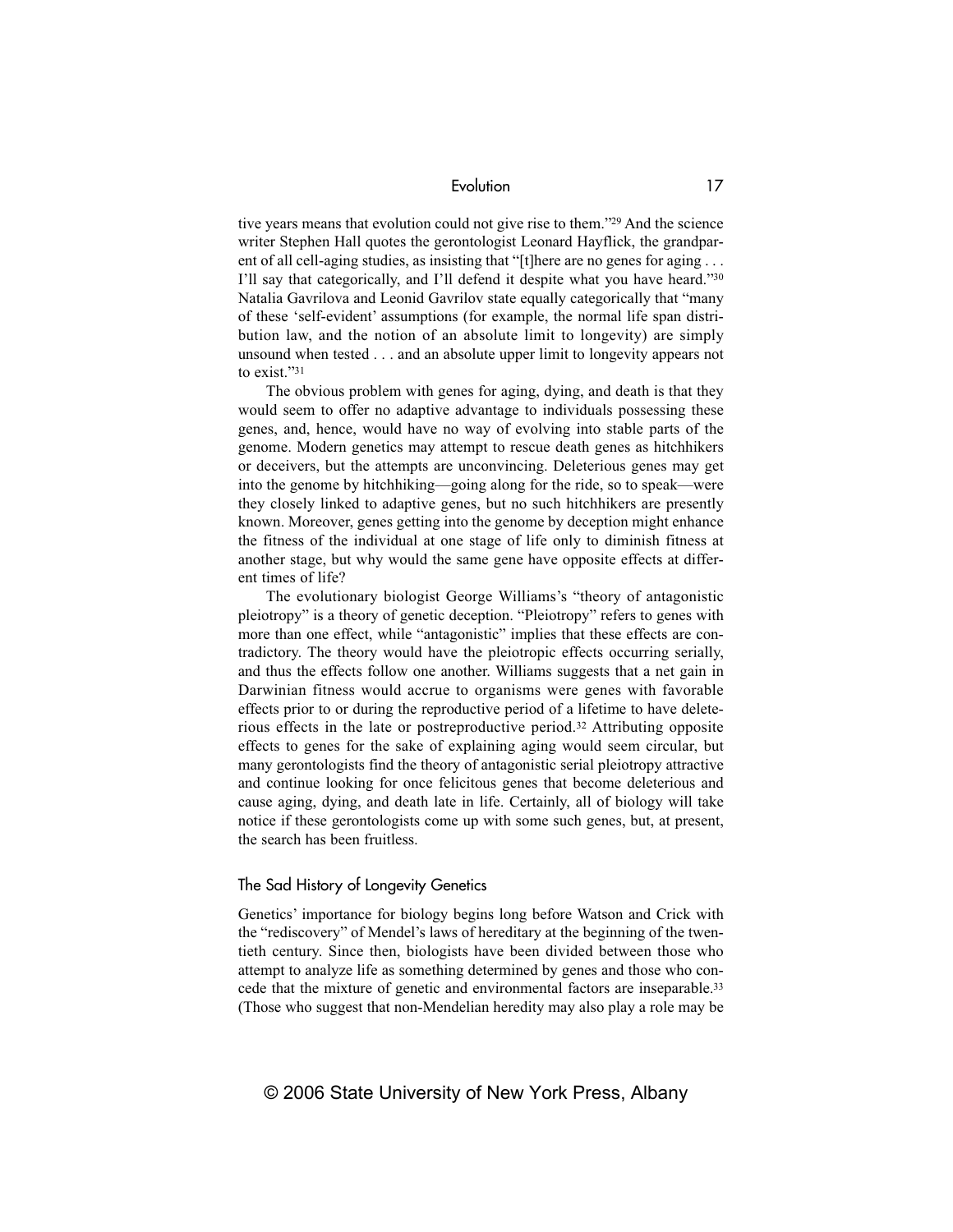making a comeback, $34$  but those who might have argued in favor of purely environmental determinants of life have long since been drummed out of the profession.) Of course, a great deal of the debate between members of the two camps hinges on exactly what one means by genes, but the definition of genes has only become more confused and controversial with the passage of time.

For twentieth century evolutionists, the foremost problem that Mendelian genetics was supposed to solve was how Darwinian evolution by natural selection worked at the level of genes.35 But, for the first quarter of the twentieth century, Mendelian genetics failed to illuminate evolution at all. Many of Darwin's most loyal supporters took different and competing sides of the issue. The embryologist-turned geneticist Thomas Hunt Morgan and his coterie in the "fly room" laboratory at Columbia University became the strongest adherents to the strict Mendelian precept of particulate inheritance. Morgan examined qualitative inheritance and largely ignored natural selection's requirement for the inheritance of small, quantitative changes. The Dutch botanist Hugo DeVries showed how a rare, large, hereditary change, called a *mutation*, could create virtually new species in a single step, but his discovery was so antithetical to the gradualism of natural selection that it threatened to scuttle Darwinism altogether. The equilibrium discovered by Goddfrey Harold Hardy and Wilhelm Weinberg, and known as the Hardy/ Weinberg law, moreover, demonstrated that infrequent mutations could have only minimal effects on populations. Meanwhile, William Bateson, the Cambridge zoologist and "apostle of Mendel"36 who coined "genetics" but not the "gene,"37 floated a version of Mendelian factors at odds with both Morgan's chromosomal theory and the notion of quantitative inheritance spawned by the London biometrician, Karl Pearson.

Among the early geneticists, Pearson was most interested in longevity and might have kick-started the study of longevity's inheritance had his reputation not been sullied by his penchant for eugenics and had he not been denounced as anti-Mendelian by Bateson. What Pearson established and legitimized was the way to study biometric traits, such as height, weight and longevity, through distributions, and he effectively invented population statistics in order to study distributions (although Francis Galton is usually given the credit). When the frequency of a biometric trait was found to have a normal, bell-shaped distribution, Pearson argued, some biological constraint determined the mean (the vertical line at the center of the bell), while small variations expressed among members of a population and the chance of the draw explained the error or scatter of points around the mean (the area beneath the bell on either side of the mean). The mean and scatter, in terms of the standard deviation of the mean, provided a basis for describing and comparing distributions, but in the early days, attempts to define the "significance" of differences was left to "good judgment."38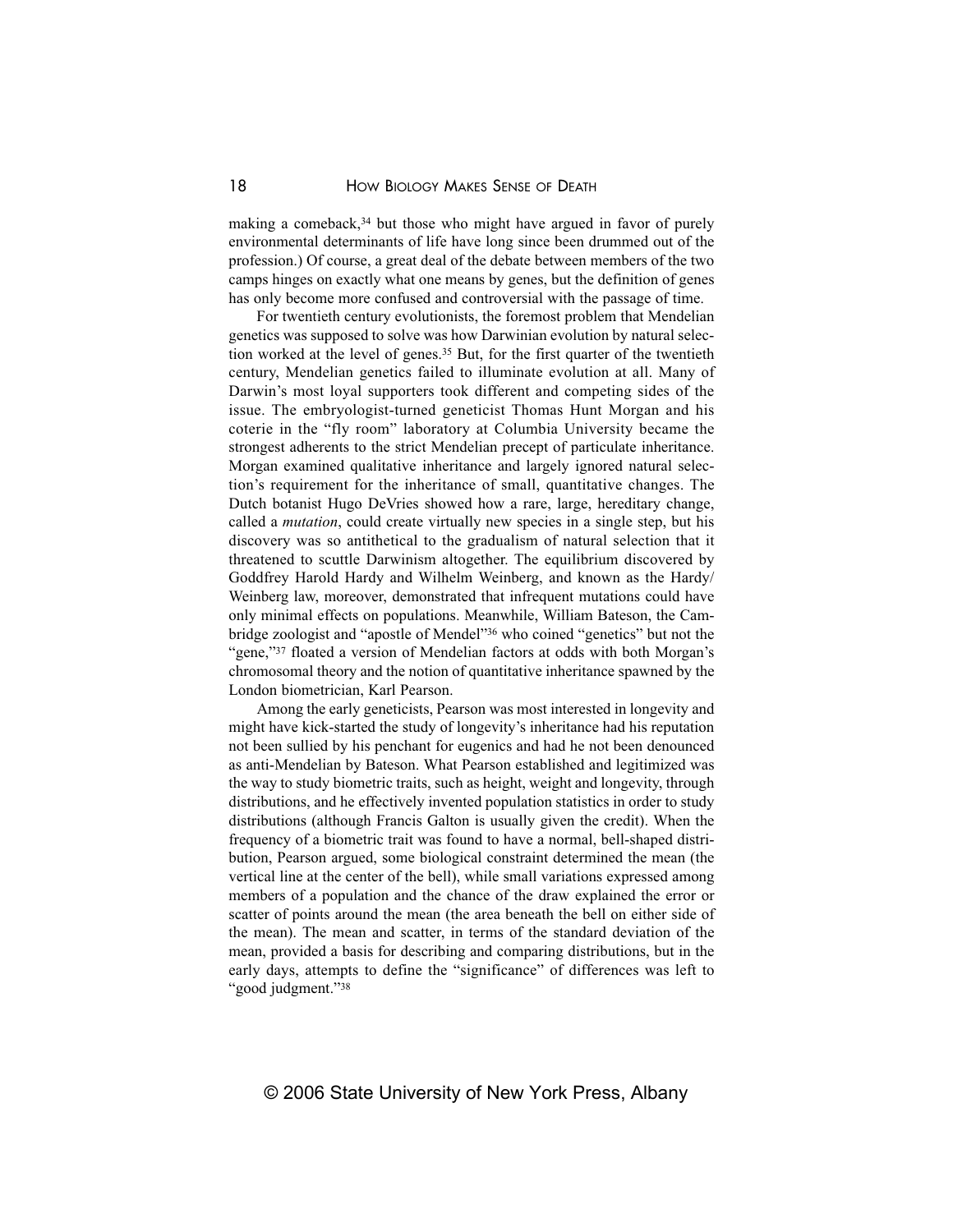Pearson proceeded to work out a mathematics of skewness—the asymmetry of a distribution favoring one side or the other—when things got lopsided and the mean (average) and mode (most common value) did not match. Pearson proposed dissecting skewness by identifying normal curves within observed distributions. Pearson should also be credited with introducing biologists to the study of distributions, inventing variance and the standard deviation to describe scatter, and devising the chi square method for evaluating statistical differences.

Regrettably, Pearson's biometrics hardly got off the ground, and he did not establish curve analysis as a standard instrument for studying longevity. Instead, quantitative genetics replaced biometric analysis when Ronald Fisher, J. B. S. Haldane, and Sewall Wright packaged genetics and natural selection together with literary and mathematical eloquence in a new synthesis, followed by Theodosius Gregorievitch Dobzhansky's "New World" synthesis or "synthetic theory" of evolution, and Julian Huxley's "modern synthesis," launching the reign of still-fashionable neo-Darwinism. Darwinian evolution was thus rescued from the junk heap of unproven hypotheses, but at the same time, the study of heredity was directed toward (reduced to) the Morgan style of particulate genes on chromosomes and away from the Pearson style of curve analysis. The difficulty geneticists had explaining why biometric distributions were smooth rather than stepwise to meet the requirements of qualitatively discrete genes was soon rationalized as the environments' ability to burnish rough edges and as statistical error surrounding additive effects of quantitative genes.

#### Model Systems

Genetics has proved an overwhelming boon to the fortunes of biology. Virtually any research project stated in genetic terms will be funded by a governmental or nongovernmental agency. Thus the genetics of aging, dying, and death are widely studied in so-called model systems, namely, budding yeast, *Saccharomyces cerevisiae (S. cerevisiae)*, the roundworm, *Caenorhabditis elegans (C. elegans),* the fruit fly, *Drosophila melanogaster* (*Drosophila*)39, and, since the advent of patented, bioengineered mice, in the laboratory mouse, *Mus musculus*.

The overwhelming advantage of working with model systems has been apparent since bio-gerontologist Raymond Pearl's classic work on fruit flies,40 namely, model systems allow the experimenter to use laboratory reared, genetically homogeneous organisms (and throw away the organisms without pangs of conscience after performing experiments). In addition, the organisms chosen for model systems are highly fecund and have short generational times, making the study of aging that much easier and cost efficient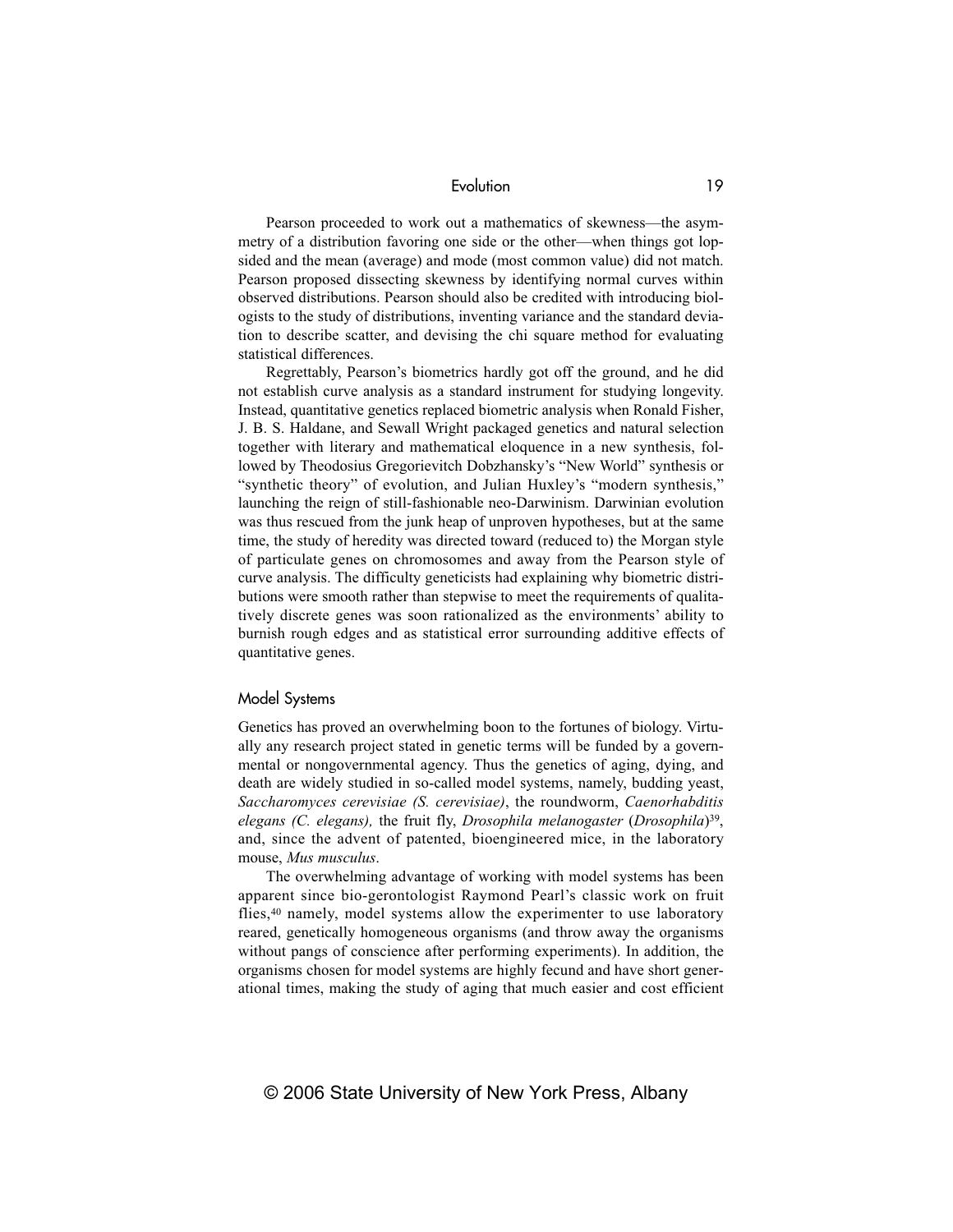compared to waiting around while a slowly reproducing and slowly aging organism responds to experimental manipulation. But the experimental genetics' approach to longevity research in model systems would not have gotten to first base if it had not shown that "remarkable life-span extensions can be produced with no apparent loss of health or vitality by perturbing a small number of genes and tissues."<sup>41</sup> Although this quotation is borrowed from a study on the roundworm, similar conclusions are drawn from work on yeast, flies, and mice.42 Indeed, these model systems are said to have turned up a number of "mammalian gerontic genes (those specifically associated with the aging process)."43

No doubt, genes can influence life expectancy or aging phenotype. Some genes or mutations expand life expectancy, if at a price by way of competitive disadvantage,44 and some genes shorten life expectancy through a variety of mechanisms.45 Caleb Finch testifies in favor of "inarguably, programmed senescence," citing, as his exemplar, genes determining "deficient mouthparts . . . [of insects with an] adult phase of 1 year or less."46 For example, the ultrashort life of some adult mayflies (literally minutes to a few weeks) is correlated with the insect's genetically determined aphagous anatomy.

And mutations determining abnormal anatomies may also affect longevity. For example, in *Drosophila*, a mutant gene known as *vestigial,* which causes shriveling of wings, also causes premature death. The average life expectancy of female and male flies expressing *vestigial* is reduced 41 and 31 percent, respectively. But whether *vestigial* is a gerontic gene is another matter. Rather, *vestigial* would seem somehow to have affected anatomy and, only secondarily, the aging process.

On the theoretical side, the chief problem faced by gerontologists trying to assess the role of longevity genes in model systems is identifying genes affecting universal aging processes rather than species-typical processes. For example, as pointed out in a recent review of progeroid syndromes in human beings, "in *D. melanogaster* females, . . . a major cause of aging and death is the toxic effect of compounds present in the seminal fluid products secreted from the male fruit fly accessory gland. . . . [These compounds are] not considered a primary cause of mammalian aging. Similarly, ... replicative senescence (the loss of divisional capacity in the mitotic tissue compartments of the soma) is not a potential aging mechanism for organisms whose soma are completely postmitotic, such as *C. elegans.*"47 Later, the authors point out that *C. elegans* dies of extreme cuticle thickness and *S. cerevisiae* of extrachromosomal ribosomal DNA circles, neither of which mechanism would seem of universal relevance or particular importance to human beings.48

On the practical side, the chief problem posed by genes in model systems would seem to be specificity: that *Homo sapiens* is *Homo sapiens* and not *S. cerevisiae*, *C. elegans, D. melanogaster,* or *Mus musculus.* As demonstrated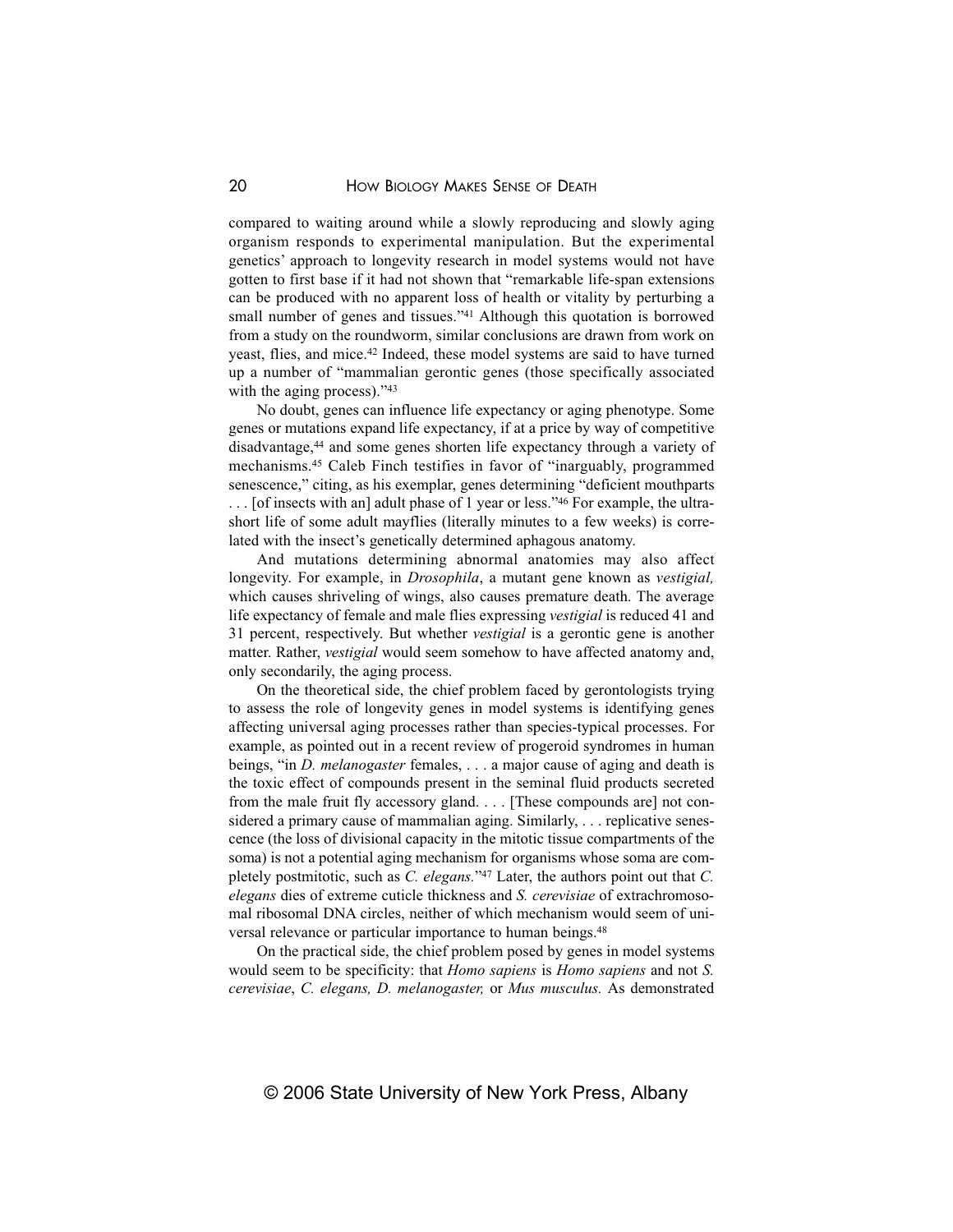above, the survivorship curve for *Homo sapiens* has its own species-typical shape, suggesting that *Homo sapiens* is adapted to its own, species-typical niche, which, if not unique, is undoubtedly different from the niches of the chief model-systems. Even de Grey, who asserts that "[i]t is to be expected that aging of rather distantly related organisms will share fundamental characteristics," also acknowledges that the same organisms "will fail to share more secondary characteristics—just as is in fact seen."49

One is not surprised that the survivorship distribution for *Drosophila* (and one might add *S. cerevisiae*) can be blown upward from virtually straight diagonal lines to complex inverted S shapes through the manipulation of environments, and one cannot doubt that selective breeding can result in both lengthening and shortening longevity in *C. elegans* by enhancing or inhibiting lethal and deleterious effects of genes. Clearly, the short-lived model systems currently under study are appropriate for their intended purpose—aiding the study of qualitative, longevity genes—and they have been eminently successful for discovering such genes. It is only the relevance of these genes to human aging, dying, and death that is questionable!

#### Human Studies of Longevity's Genetic Controls

Several direct approaches have been taken to determine genetic contributions to longevity in human beings. The traditional approach evaluates pedigrees and familial correlations at the age of death. For example, one would be tempted to conclude that inheritance played a large role in the case of the extraordinary longevity of Jeanne Calment, who died at 122+, since her "direct forbearers . . . lived on average 80 years compared to only 58 years for the ascendants of other members of her family of the same generation."50 The problem with pedigree studies is translating them from mere anecdotes without quantitative prospects into serious efforts to identify genes with definitive roles in longevity. Efforts to solve this problem are traced by Raymond Pearl in *The Biology of Death* and, with his daughter, Ruth DeWitt Pearl, in *The Ancestry of the Long-Lived*.

The idea of pedigree and familial correlations is deceptively simple: if heredity plays a part in longevity, those with the greatest longevity should be the offspring of long-lived or "longevous" parents and the parents of longevous progeny. Karl Pearson and Miss Beeton (*sic*) performed the first test of this hypothesis using the technique now known as meta-analysis. Together they gleaned data from published records of the peerage, the landed gentry. These data covered the ages of fathers and sons at death and brothers dying beyond the age of twenty. Later, records from the English Society of Friends and the Friends' Provident Association were added to the analysis in order to study deaths of female relatives and infants. All these data on age at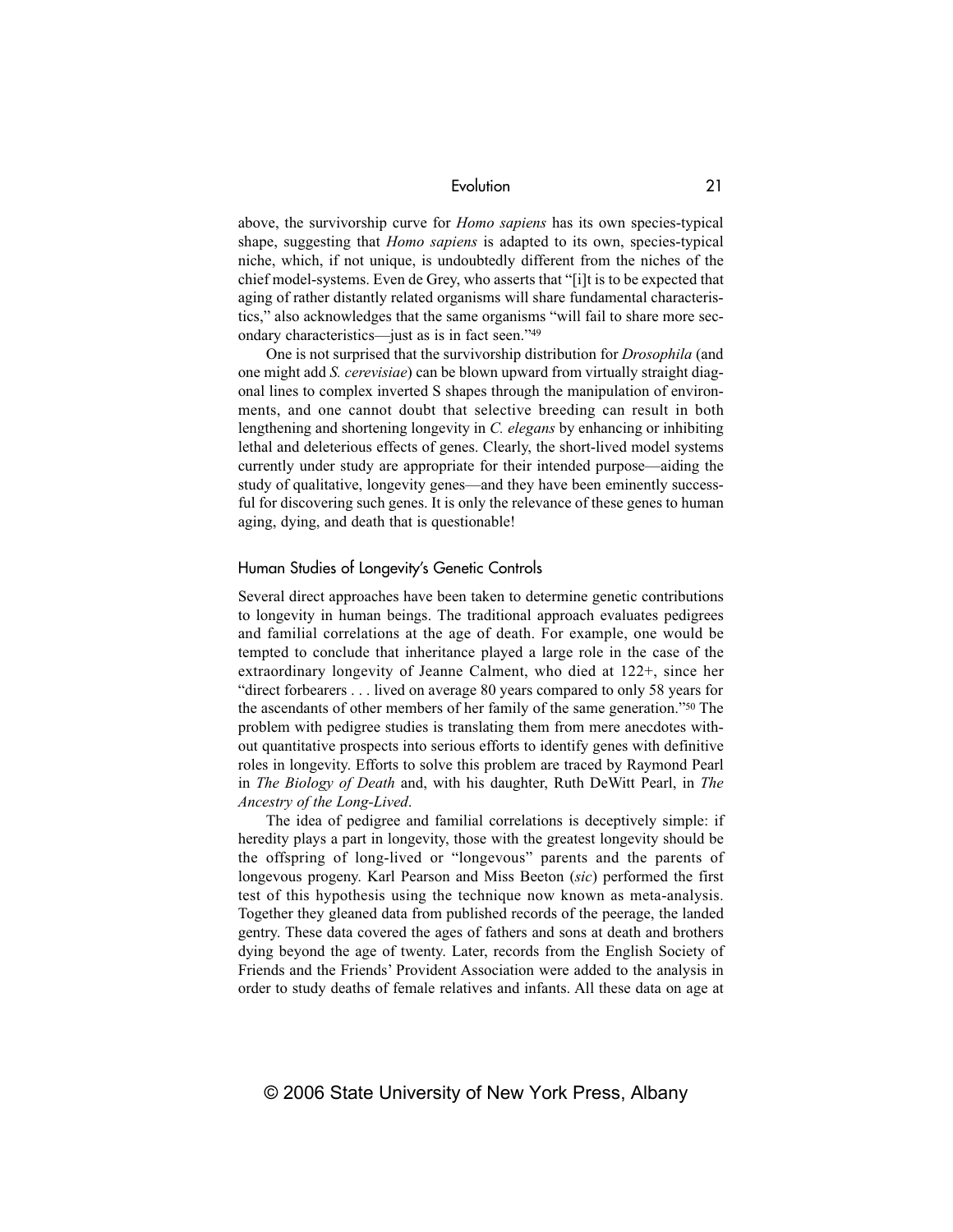death were paired for parents and offspring (direct lineal inheritance) and for offspring of the same parents (collateral inheritance); the coefficient of correlation—the degree of mutual dependence—was calculated for each pair, and statistical significance was assessed by comparisons to the probable error. All the correlations judged to be significant were positive, meaning that the life spans of parents and offspring increased in unison.

Alexander Graham Bell then studied the Hyde family in a similar way. Of 767 offspring who lived to eighty years or more, 48 percent had parents who lived to eighty years or more. In Pearl's words, "there is a definite and close connection between the average longevity of parents and that of their children." Pearl, then, strikes a proverbial note in summarizing Bell's finding: "[A] careful selection of one's parents in respect of longevity is the most reliable form of personal life insurance."51

According to Bell's data, longevous parents add as much as twenty years to the average life span of their offspring. These twenty years would correspond to the contribution of genes to longevity. Similarly, if not quite, according to a canvass of prominent physicians at the time, longevous parents would add about thirteen years to the average life span of offspring if diseases encountered in a lifetime are factored out (based on the mortality experience of 1900–1910).

But all is not well with correlation coefficients in the study of the hereditability of longevity. Indeed, rather than extreme long life running in families, "[t]he extremely longevous person tends to be exceptional, even in his own sibship."52 Working on an extensive data set of parent-offspring correlations, Pearl and DeWitt Pearl concluded, "that the biometric method of correlation, as it has hitherto been applied to the problem of the inheritance of longevity, is an inadequate and unreliable method."53

The overriding problem with pedigree and familial correlation studies is that genes for normal longevity (as opposed to genes for progeria, Hutchinson-Gilford syndrome, Werner syndrome, and other congenital disorders) have never been successfully associated with either discontinuous variables, that is, qualitative (Mendelian) genes, or with continuous variables or quantitative (poly-)genes. In effect, pedigrees may not be tracing genes as such. But all is not lost: this problem is confronted (if not overcome) by twin studies, which make it possible to draw distinctions between environmental and genetic effects on heredity.

Unlike pedigree and familial studies, twin studies offer a direct approach for estimating the dimension of genes's role in longevity. The relevant variable is called "life span heritability," the proportion of variance among individuals at the age of death that is attributable to differences in genotype. Life span heritability is ascertained in twin studies by comparing the mortality rates and age at death for twin-pairs, both identical and like-gender fraternal twins, including twins reared apart, as well as brothers and sisters in the remainder of the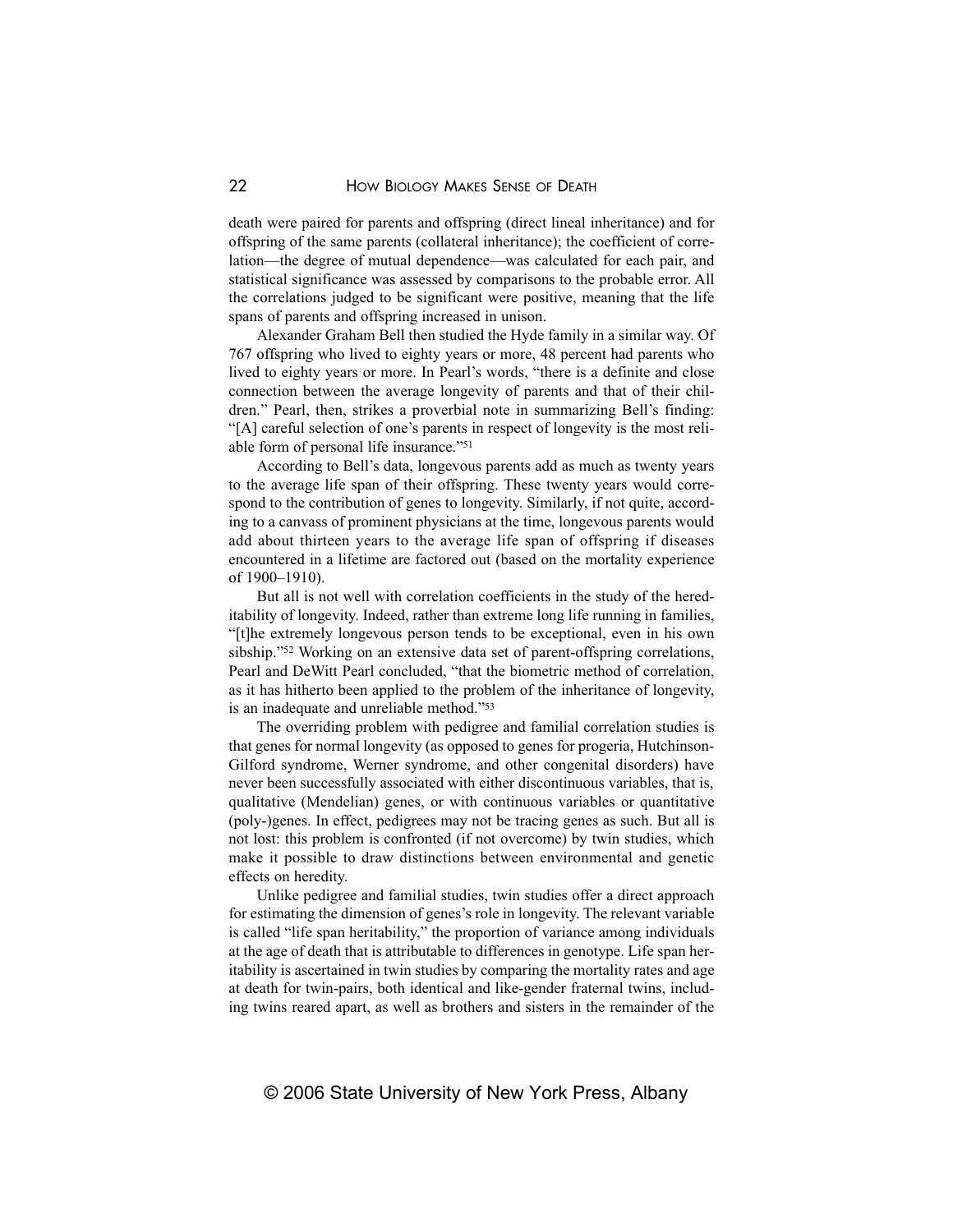population. Surprisingly, a Danish twin study concluded that "longevity seems to be only moderately heritable," with a genetic component no greater than 26 percent for males and 23 percent for females.<sup>54</sup>A Swedish twin study found that any genetic effect was small, or even absent for males.<sup>55</sup> With percentages such as these—closer to 0 than 100 percent—notions of genetic control over maximum life span in human beings are hardly robust and persuasive. Indeed, the demographer Väinö Kannisto concludes, "The heritability of longevity . . . is very weak."56

#### Is Longevity Ultimately Inherited?

Whether one considers longevity inherited or not will depend on what is meant by "inherited." One will have a different answer if one interprets "inherited" to mean strictly by Mendelian genes as opposed to all the other influences epigenetic and environmental—that impinge on heredity.

Longevity is certainly genetic, but in the special sense that genes operate against alternatives. Genes set many biometric parameters in this negative way. For example, genes determine that we are not, on average, eight feet tall and do not weigh five hundred pounds. Our species' genes resist these possibilities. But this is not to say that we possess genes that determine our average height or weight. Likewise, at present, in developed countries, half of us will live to about 80 years and not to 120 years. This is not to say that we have genes for an 80-year lifetime, but genes would seem to militate against our living to 120 years.

Beyond Mendelian genes, many biological attributes bear some relationship to the inheritance of longevity. For example, small mammals with high metabolic rates, such as mice and rats, live relatively short lives compared to large mammals with relatively low metabolic rates, such as horses, humans, and bowhead whales. But none of these parameters determine longevity any more than genes. Indeed, "*[t]here is no generally valid, orderly relationship between the average duration of life of the individuals composing a species and any other broad fact now known in their life history, or their structure, or their physiology.*"<sup>57</sup> Even metabolic rate gives no reliable clue to life span generally. Bats, for example, have higher metabolic rates than mice and rats but live relatively long lives. Similarly, birds with high metabolic rates live longer than mammals of comparable size and low metabolic rates. Likewise, other biometric parameters—body size, weight, brain size, brain size–body weight ratios—would seem to have a bearing on longevity in some species but not in others. Indeed, no amount of shuffling data has demonstrated an unambiguous correlation of longevity with any biological attribute.

Possibly, bio-gerontologists are looking for the wrong sort of thing in their quest to attribute longevity to heredity. Could longevity exhibit non-Mendelian inheritance? The correlation of offsprings' longevity with the male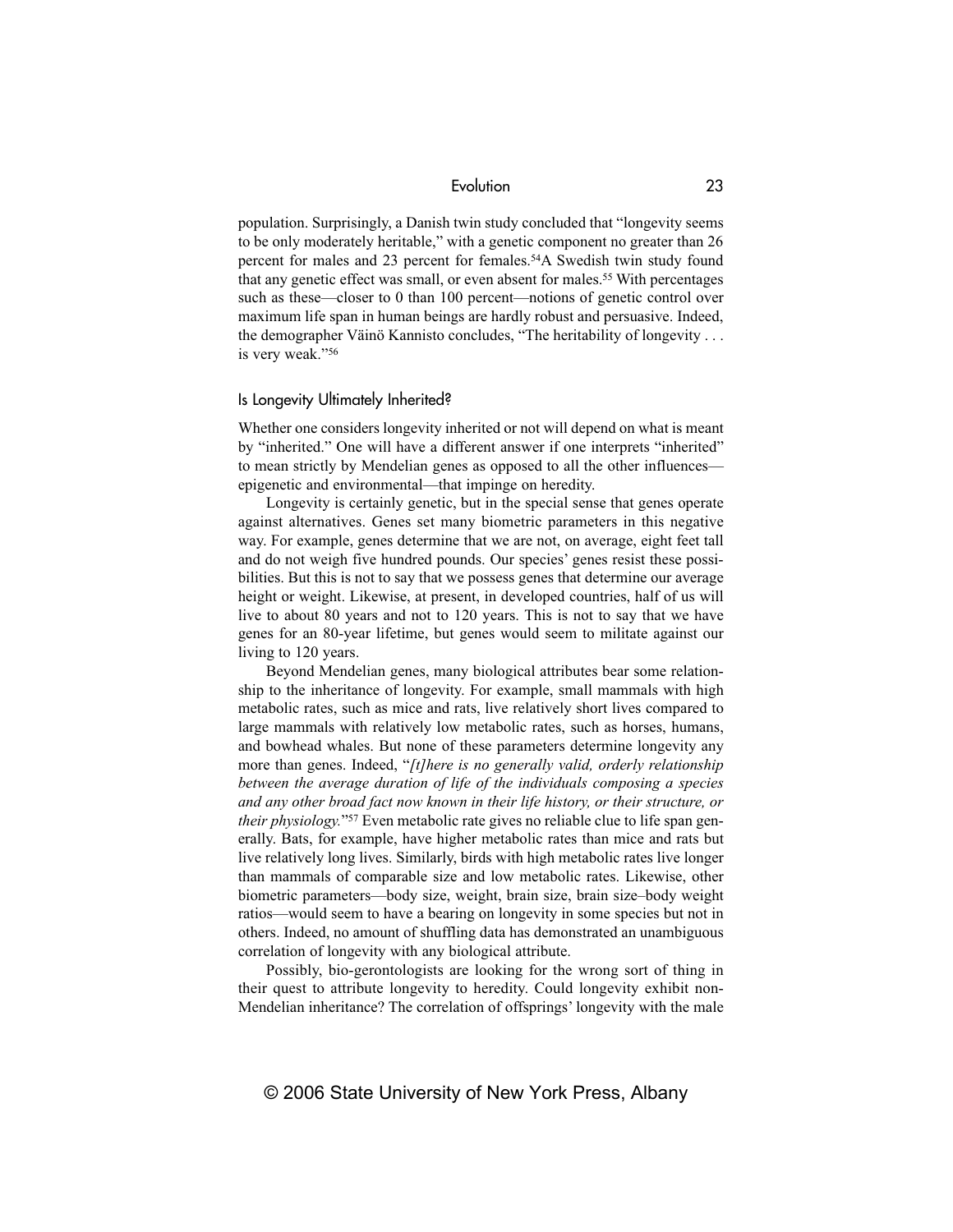parent's age points in that direction (see chapter 5 for further details). According to a *Sidney Morning Herald* journalist who covered a recent international longevity conference, "Research from the University of Chicago's Centre on Ageing shows that daughters born to fathers in their late 40s or older live, on average, three years less than other women, yet their brothers are not affected. . . . But the answer is not to leap into fatherhood early in life, because daughters born to fathers aged under 25 also have a shortened life span, said the center's research associate, Natalia Gavrilova."58

Natalia Gavrilova also looked at links between long life and motherhood: "We found that, in contrast to previous reports by other authors, women's exceptional longevity is not associated with infertility. . . . There is no relationship between childlessness and longevity."59 Gavrilova may have taken her cue from the science-fiction writer Bob Shaw, who portrays a society of impotent immortal males but perfectly fecund immortal females.<sup>60</sup> Other, more fruitful, avenues for research may lie ahead, but let us lay to rest the notion of killer genes. In sum, we do not die, at least not directly, at the behest of any gene.

# DO WE DIE AT THE COMMAND OF KILLER ENVIRONMENTS?

There is, of course, no end of things in our environment that can kill us, from accident to pollution and from trauma to infections. That's not the problem. The problem is that, like genes, we cannot live without our environment. Life is a compromise with both our genes and our environment. There is no such thing as perfection. We simply make do with what is at hand, although we might wonder if other environments, like other genes, might keep us alive longer and better.

Environments enter mortality statistics in two ways: causes of premature death and promoters of aging. Regrettably, experimental gerontologists working at the genetic/molecular level are prone to confuse these environmental influences, for example, when arguing that "[o]ur ability to rapidly stockpile energy during periods of abundance and to conserve energy during times of famine . . . [are] ill suited to the sedentary lifestyles and rich diets of modern society."<sup>61</sup> No doubt, we are exposed to lots of hazards through our interactions with our environments, and becoming a "couch potato" is dangerous to our health and should be resisted or avoided, but causes of premature death, like the proverbial Mack truck, do not necessarily promote aging. Soldiers are killed by hostile and friendly fire while waging modern war, but civilians, especially children, are killed by disease, malnutrition, and neglect, none of which qualify as promoters of aging.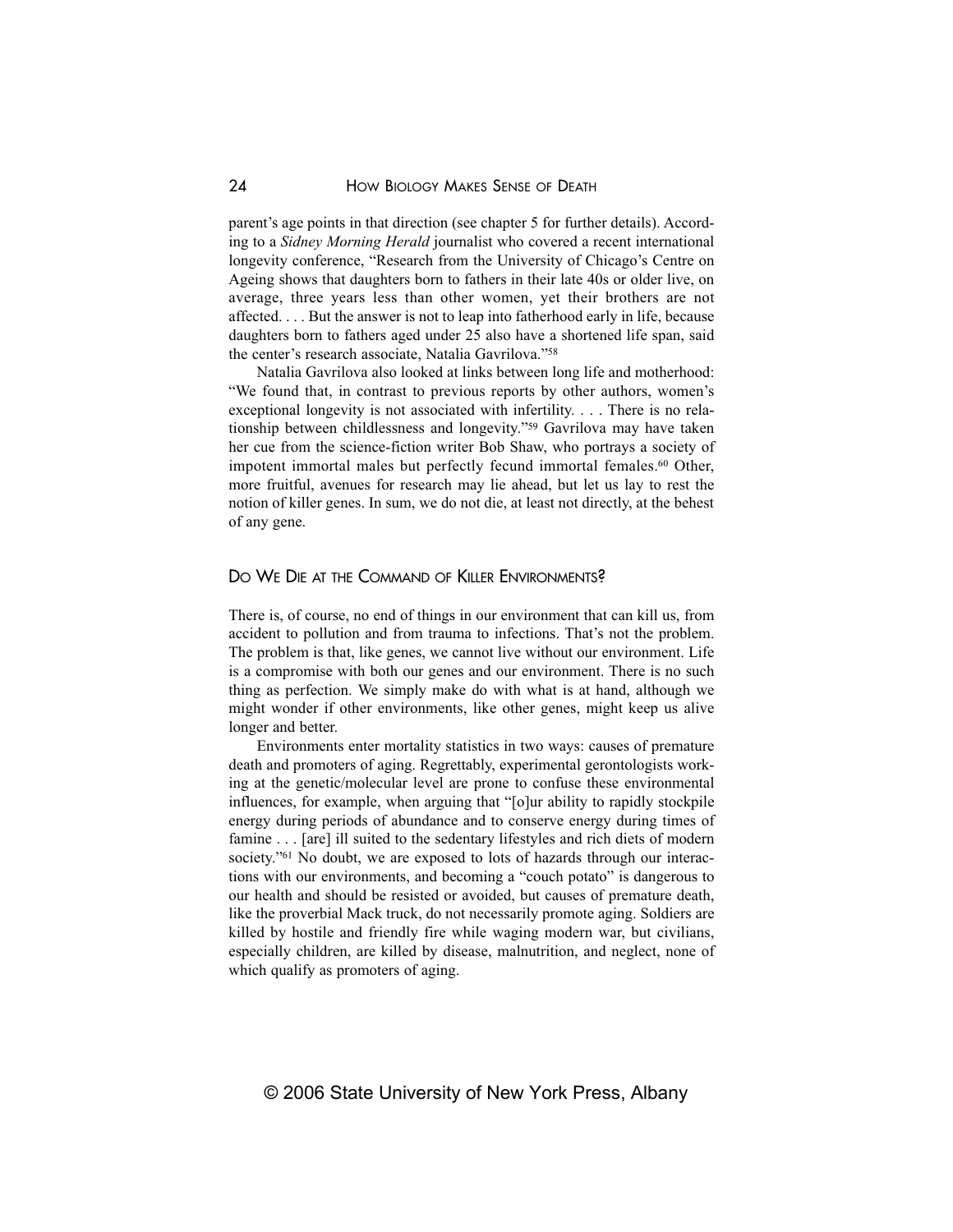So much of aging involves our interactions with our environment that the environment is inevitably one of the usual suspects determining aging, dying, and death. For example, we blame close work and the sun for presbyopia (loss of close vision), loss of accommodation, cataracts, and macular degeneration, and, more seriously, mutagenic effects.62 We also blame loud music and jackhammers for presbycusis (loss of hearing in the high-frequency range). Moreover, strains of work lower our general level of motor activity and decrease our fine motor skills, and boredom destroys our capacity for running memory.

The strongest cases for a direct environmental influence on longevity are made by the near universality with which lowering temperature (hypothermia) in poikilotherms (cold-blooded animals) including fish, and imposing a regime of caloric restriction (CR), also known as nutritional restriction (NR) and dietary restriction (DR), in a host of organisms including homeotherms (warm-blooded animals), prolongs longevity.63 The effects of hypothermia on longevity seem to be mediated by influences on "maturation, [and] adult metabolism,"64 while the effects of caloric restriction are thought to lower "mortality entirely as a consequence of a lower short-term risk of death."65 These environmental effects may work through any or all of several mechanisms: by having "a protective effect . . . on fuel use"66 through lowered plasma levels of both glucose and insulin; by inducing hyperadrenocorticism with "an effect over the lifetime similar to that of the transient acute hyperadrenocortical response to stress . . . [serving] as a buffer, [and] keeping primary defenses such as inflammatory and immune (including autoimmune) responses in check."67 Caloric restriction, thus, could postpone or prevent "a remarkable array of diseases and age-dependent deterioration, without causing irreversible developmental or reproductive defects."68

The possibility that hypothermia and caloric restriction work through the same mechanism or parallel effects on metabolism is difficult to test, since homeotherms are not good subjects for hypothermia experiments. But species of mammals exhibiting natural torpor or hibernation sustain decreased body temperatures and "live unusually long in relation to their specific metabolic rate when active,"69 suggesting that hypothermia and caloric restriction meet on the same epigenetic pathway. In particular, hypothermia and caloric restriction would seem to be linked via stress.70 Chronic stress is typically thought of as accelerating the onset of senescence or aging, but stress also implies pressures and tensions on metabolic regulation, reproductive control, the inhibition of cellular proliferation, and the promotion of programmed cell death—all of which are relevant to the underlying bio-molecular pathways of longevity (DNA repair, oxidative stress response, release of microbicidals, and so on). In the *C. elegans,* the molecular responses triggered by environmental stress are